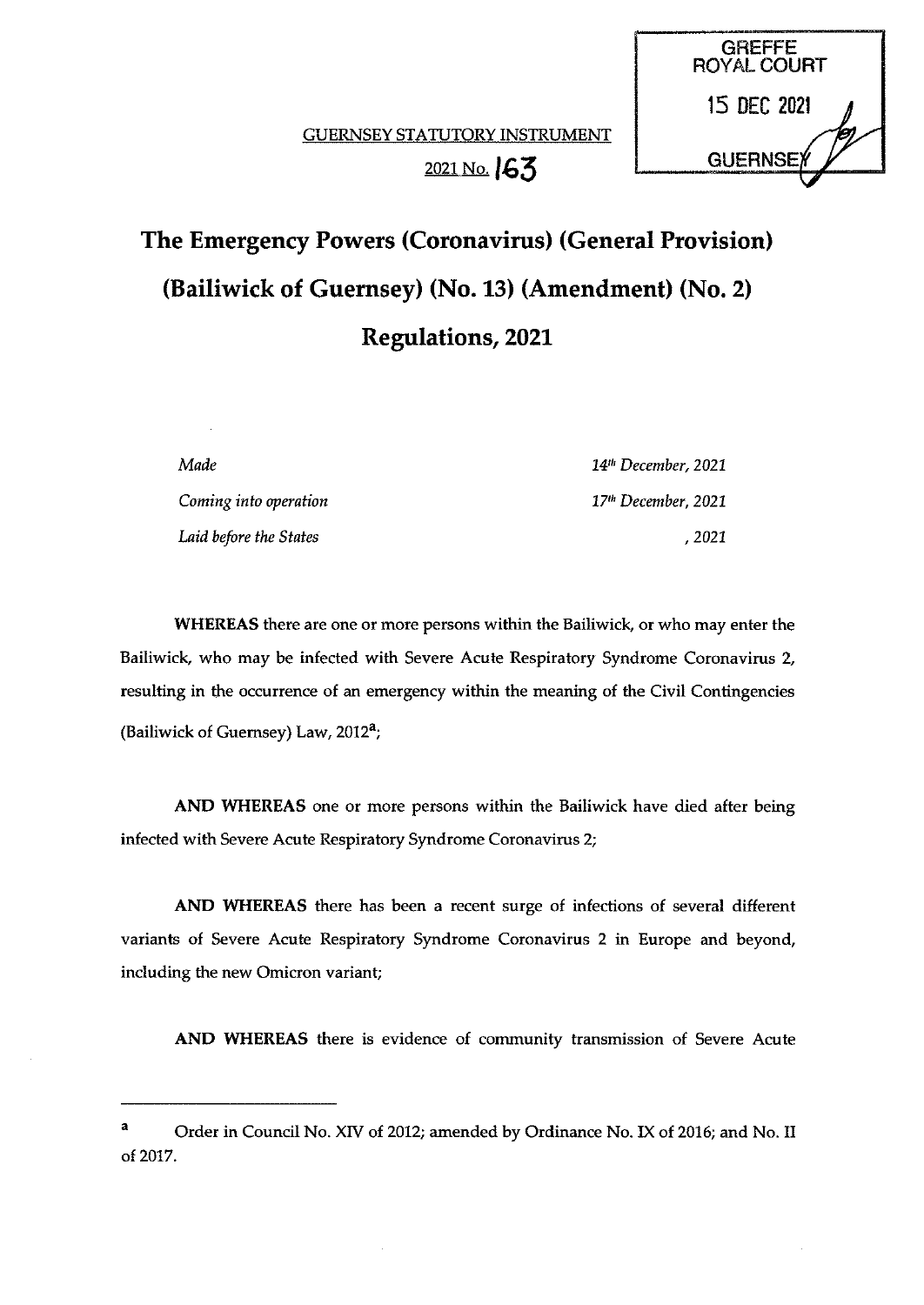Respiratory Syndrome Coronavirus 2 within the Bailiwick;

AND WHEREAS while the people of the Bailiwick are increasingly protected against infection with Severe Acute Respiratory Syndrome Coronavirus 2 as a result of the Bailiwick's vaccination programme and vaccination programmes implemented by other countries and territories, the effectiveness of that programme and those programmes against the Omicron variant is still being assessed;

AND WHEREAS the Civil Contingencies Authority ("the Authority") (having consulted the Medical Officer of Health in respect of the risk to public health created thereby and by the spread of Severe Acute Respiratory Syndrome Coronavirus 2, the virus causing the disease COVID-19, and in respect of the measures necessary to prevent or slow the spread of infection) is satisfied that the conditions set out in section 13 of the Law are satisfied, and that the following regulations contain only provisions which are appropriate for and proportionate to the purpose of preventing, controlling or mitigating the emergency referred to above;

AND WHEREAS the Authority is satisfied that the effect of the following regulations is in due proportion to that emergency, and that they are compatible with the Convention rights within the meaning of section <sup>1</sup> of the Human Rights (Bailiwick of Guernsey) Law,  $2000^{\rm b}$ .

NOW THEREFORE THE AUTHORITY, in exercise of the powers conferred upon it by sections 12(1), 14 and 19 of the Law, and of all other powers enabling it in that behalf, hereby makes the following regulations: —

b Order in Council No. XIV of 2000; amended by No. I of 2005; Ordinance No. XXXVII of 2001; No. XXXIII of 2003; No. XX of 2015; No. IX of 2016; No. XXVI of 2018; and G.S.I. No. 27 of 2006.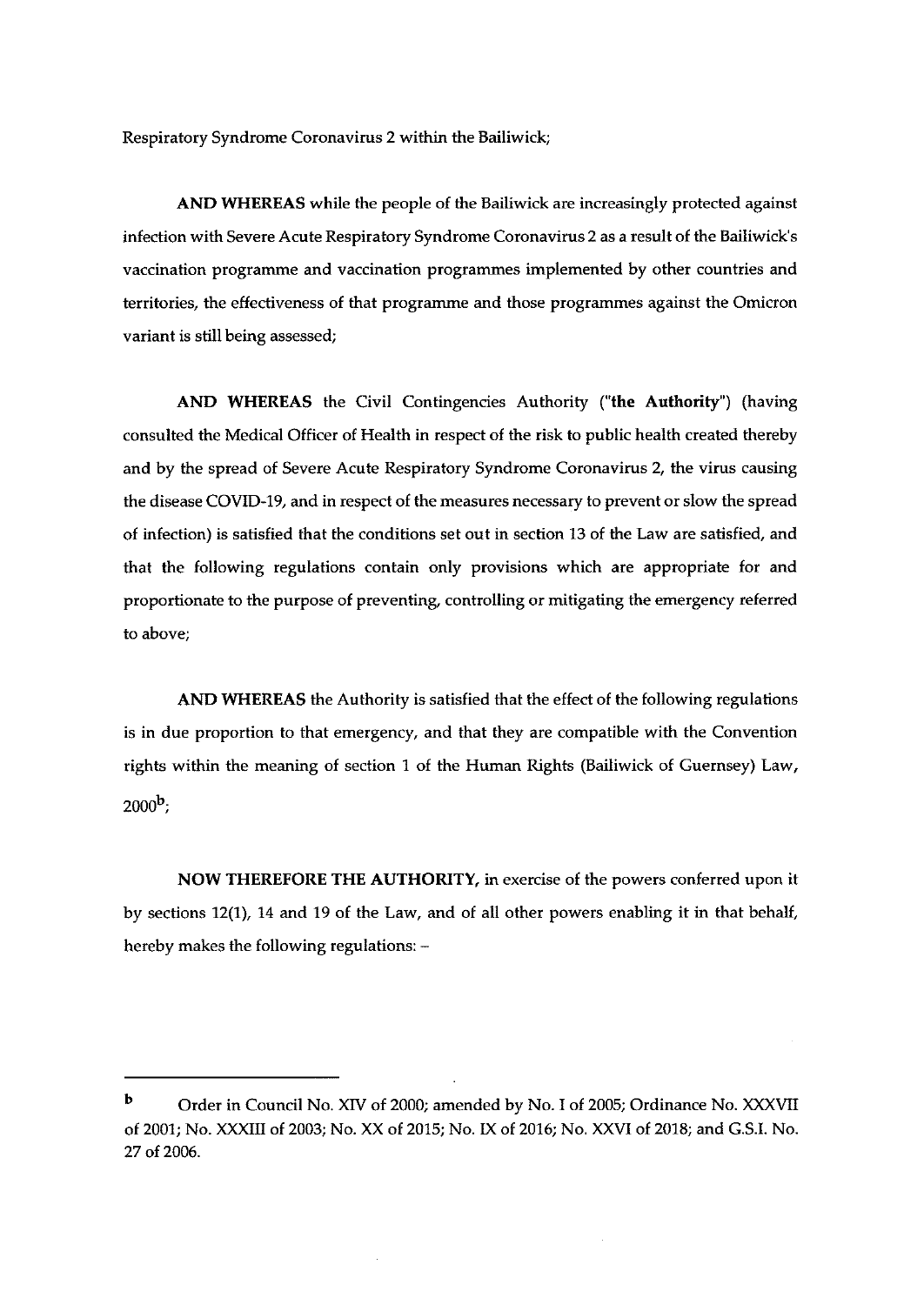#### Amendment of the General Provision (No. 13) Regulations.

1. (1) The Emergency Powers (Coronavirus) (General Provision) (Bailiwick of Guernsey) (No. 13) Regulations,  $2021<sup>c</sup>$  are further amended as follows.

(2) In regulation 15 (offences and enforcement), after paragraph (9) insert—

'(9A) A person guilty of an offence under paragraph <sup>1</sup> or paragraph 3 of Schedule 1A is liable on conviction to a fine not exceeding level 2 on the uniform scale.'.

- (3) In paragraph <sup>1</sup> of Schedule 1A, after subparagraph (2)(b) insert
	- '(ba) to a person in a theatre, concert venue or place of worship, only while that person is singing in a choir, playing a musical instrument, giving a reading, preaching or otherwise performing (other than as a member of the audience or congregation),",

and after subparagraph (4)(d) insert —

- "(da) cinemas,
- (db) theatres,
- (dc) concert venues (including, but not limited to, St James concert and assembly hail, St Peter Port),

 $\bar{\beta}$ 

 $(dd)$  places of worship,".

<sup>C</sup> G.S.I. No. 150 of 2021; as amended by G. S. I. No. 152 of 2021.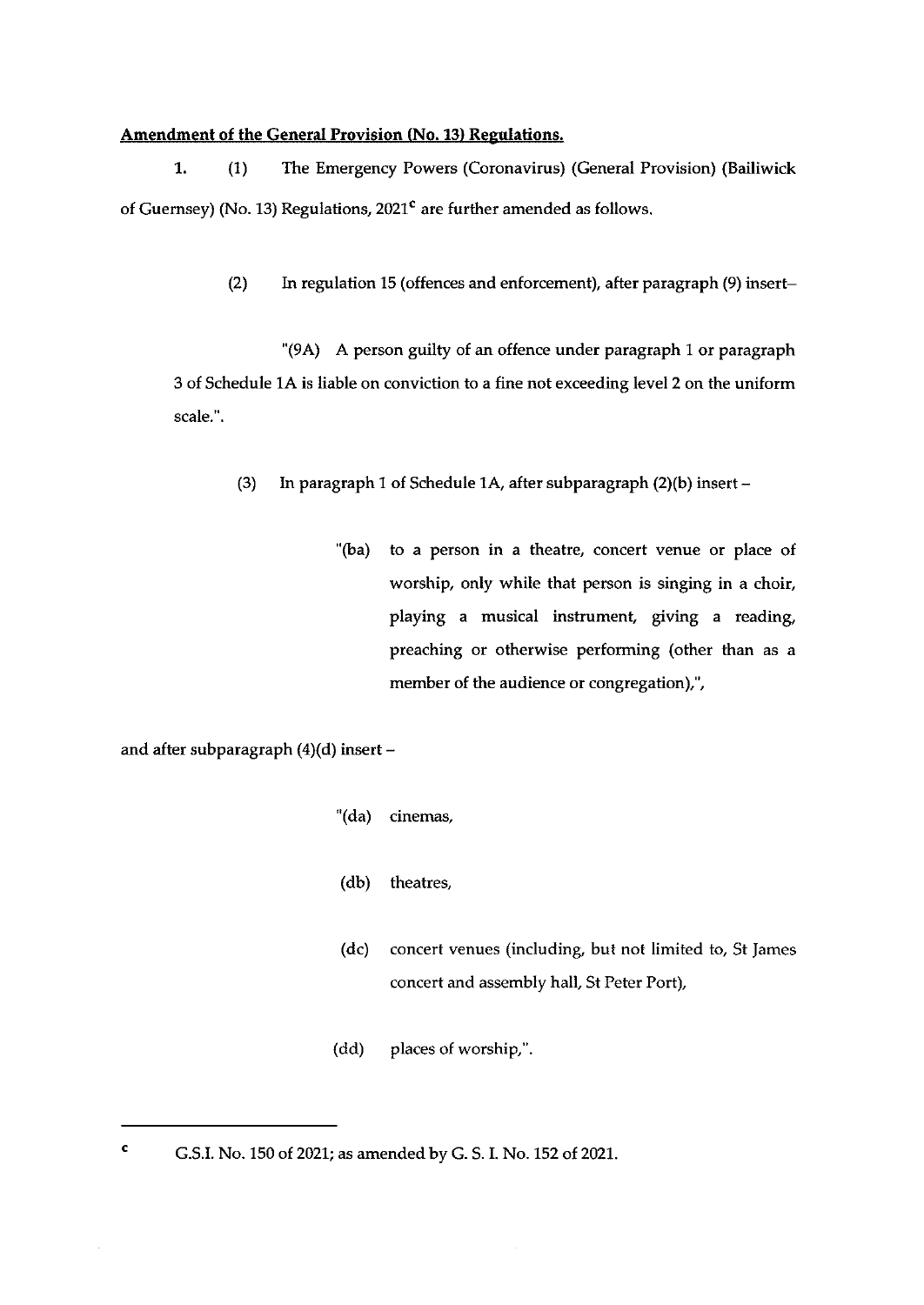## Citation.

2. These Regulations may be cited as the Emergency Powers (Coronavirus) (General Provision) (Bailiwick of Guernsey) (No. 13) (Amendment) (No. 2) Regulations, 2021.

### Extent.

3. These Regulations shall have effect throughout the Bailiwick.

# Commencement.

4. These Regulations come into force on 17th December, 2021.

Dated this 15th day of December, 2021

8 Februare

P. T. R. FERBRACHE Chairman of the Civil Contingencies Authority For and on behalf of the Authority

 $\hat{\boldsymbol{\theta}}$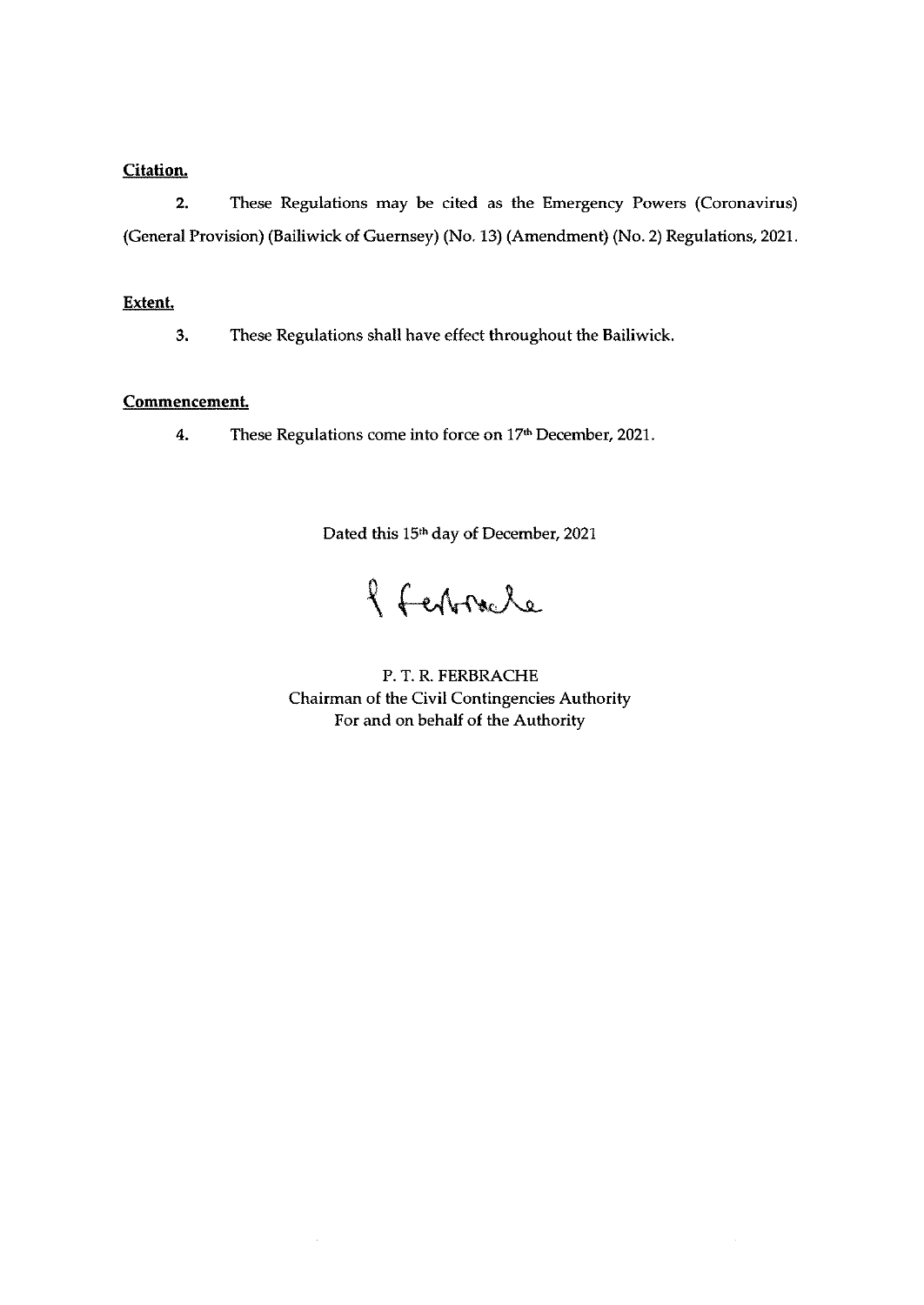### EXPLANATORY NOTE

#### (This note is not part of the Regulations)

These Regulations are emergency regulations made by the Civil Contingencies Authority under Part 3 of the Civil Contingencies (Bailiwick of Guernsey) Law, 2012 ("the Law"). They are made on the occurrence of an emergency, within the meaning of the Law, in the Bailiwick, arising from the urgent need to prevent, control or mitigate the spread of the virus Severe Acute Respiratory Syndrome Coronavirus 2 and the disease caused thereby, COVID-19 (referred to together in these regulations as coronavirus). They are prefaced with a statement by the Civil Contingencies Authority, as required by section 12(2) of the Law. COVID-19 was made a notifiable disease for the purposes of the Public Health Ordinance, 1936 on 10th February 2020.

These Regulations further amend the Emergency Powers (Coronavirus) (General Provision) (Bailiwick of Guernsey) (No. 13) Regulations, 2021. They extend the requirement to wear facecoverings to cinemas, theatres, concert venues and places of worship, with exemptions for people in those places while singing, playing musical instruments, giving a reading, preaching or otherwise performing (other than as a member of the audience or congregation). They also make the offence of failing to comply with a requirement to wear a face covering punishable on conviction by a level <sup>2</sup> fine, in addition to being a fixed penalty notice offence.

These Regulations come into force on  $17<sup>th</sup>$  December, 2021, and shall have temporary effect only in accordance with the provisions of section 16 (duration and scrutiny of emergency regulations) of the Law.